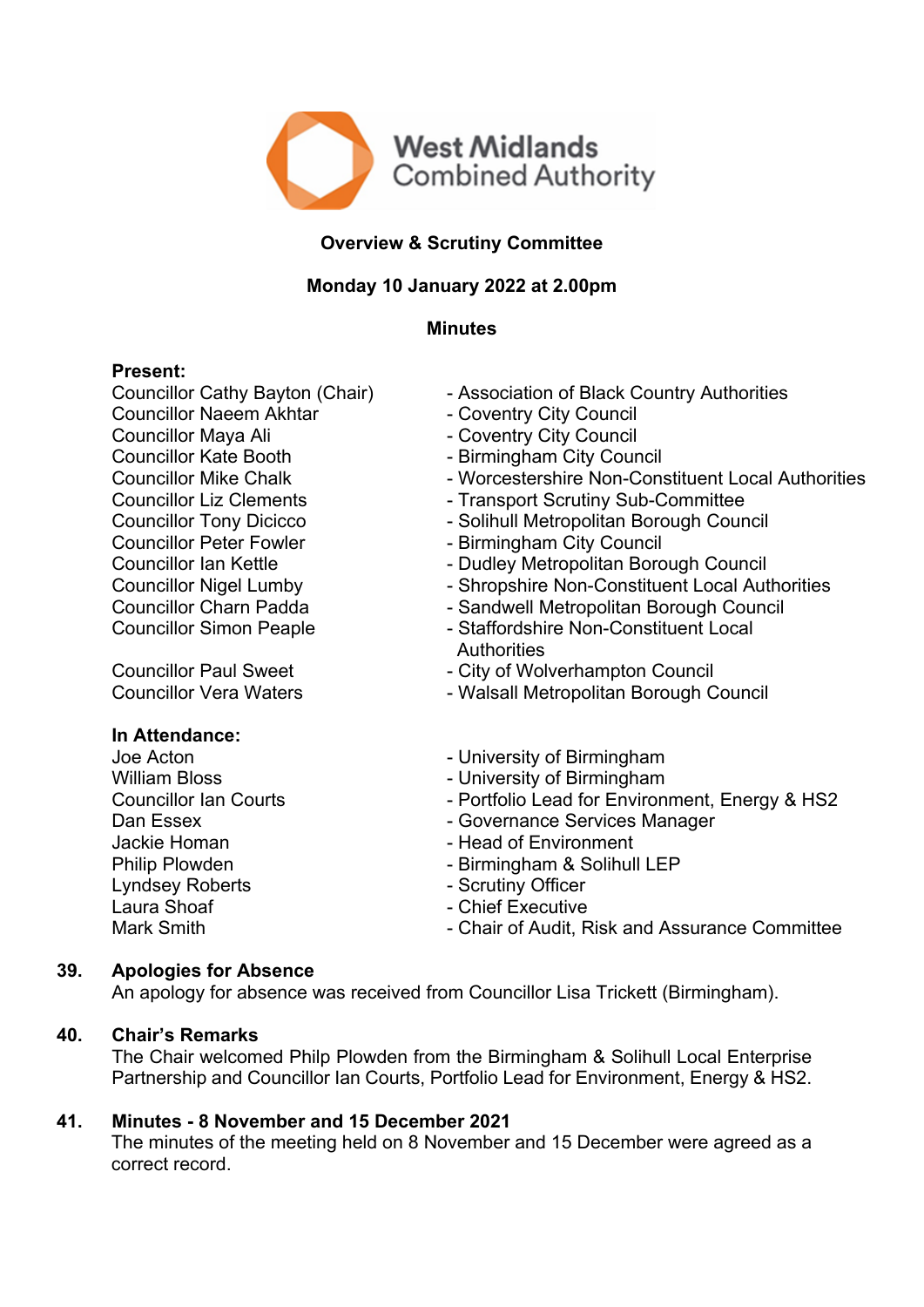### **42. Matters Arising**

(a) **Response from Interim Chief Executive to the Recommendations Arising from the 'Economic Needs of the Black Country' Scrutiny Review** (minute no. 25)

The Chair was in dialogue with the Vice-Chair to explore the possibility of revisiting and updating the deep dive undertaken on the delivery of local skills. The committee would be updated accordingly.

### (b) **Governance Review - Progress Update** (minute no. 26)

At its last meeting, the committee was advised that a report seeking the approval to establish an Independent Remuneration Panel to review the WMCA's Members Allowances Scheme would be submitted to the WMCA Board in January 2022. However, the matter had not progressed to the timescale that was originally reported to the Overview & Scrutiny Committee in November, and the Director of Law & Governance had agreed to speak to the Chair prior to the WMCA Board meeting on 18 January to provide a further update.

### (c) **WMCA's Aims and Objectives** (minute no. 28 refers)

In relation to the One Public Estate Programme, the Chair reported that she had received a copy of the Public Land Charter and enquired as to whether public consultation had been undertaken to help shape the document. The Housing & Land Scrutiny Champion added that the charter did not consider the differing needs of the different public bodies and there was no commitment in terms of what the developer would be required to deliver. He undertook to raise these concerns at the next meeting of the Housing & Land Delivery Board and report back to the Chair accordingly.

## **43. Mayoral Question Time: Policy - Response from the Mayor to Recommendations Presented to the WMCA Board on 19 November 2021**

The committee noted the response received from the Mayor in respect of the observations it had identified following the Policy Q&A session on 14 October 2021.

Resolved:

The report be noted.

#### **44. WMCA Air Quality Options**

The committee considered a report of the Head of Environment that outlined two different approaches that were likely to be available to the WMCA and its constituent local authorities to improve air quality across the West Midlands Combined Authority area. This was important given the recent Environment Act and the anticipated additional targets on addressing particulates.

The Portfolio Lead for Environment, Energy &HS2 added that the Environment Act had an increased focus on air pollution caused by particulates that were emitted from non-tail pipe emissions from vehicles, including tyre and break wear, domestic and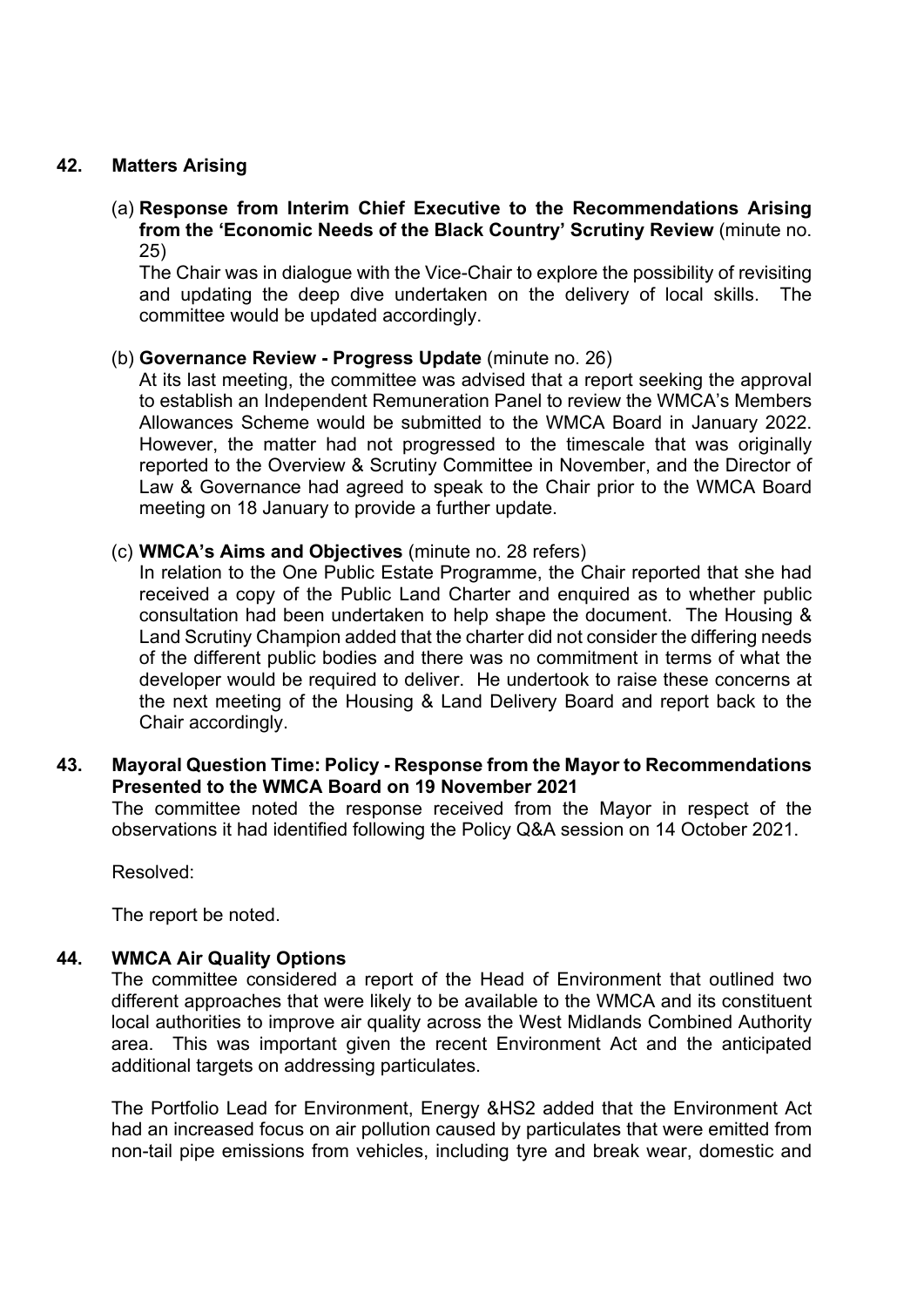industrial combustion sources. The Act also introduced new powers, including the ability for local authorities to co-opt air quality partners.

The Air Quality Options Paper outlined some of the work that had already been delivered across the region, including the activity that constituent local authorities were taking through their own air quality action plans. The Head of Environment added that the West Midlands Air Quality Framework should be considered as an enabler which would not have a negative impact the ambitions of local authorities.

Members discussed and shared comments on the Air Quality Framework and costings, the lack of and the importance of air quality data that was needed to identify hotspot areas and to quantify the impact of air quality measures within the region, officer engagement with constituent authorities and the need for better engagement with non-constituent authorities on the air quality agenda. To avoid displacement activity, the committee emphasised and supported a combined approach to address air quality and supported the development of an area-wide strategy to tackle the problem of air pollution in many areas.

In addition, members welcomed the design guide that had been developed by the University of Birmingham that provided information for planners on air quality. Members also shared their concerns on the effects of wood burners, and would welcome a combined approach to a behaviour change campaign.

With regards to working with non-constituent authorities, the WMCA had engaged on the natural environment and would welcome dialogue with non-constituent colleagues on the air quality agenda. In addition, it would also be important to understand which interventions lent themselves to working across which geographies.

In terms of monitoring hotspots, it was reported that a common approach to measuring particulates in different local authorities was important but also to have a collective approach to using the new low-cost sensors that private sectors were developing and promoting to individual local authorities.

Resolved:

- (1) A more proactive working arrangement with local authorities in developing air quality plans within a wider West Midlands Air Quality Framework, which clarified roles for different parties and identified a number of shared working practices, be supported.
- (2) The WMCA to oversee the collation of air quality data, storage and its availability be supported.
- (3) A shared approach to the use of low-cost sensors by local authorities be supported.
- (4) Consistent messaging relating to behavioural change factors necessary to improve area quality standards be supported.